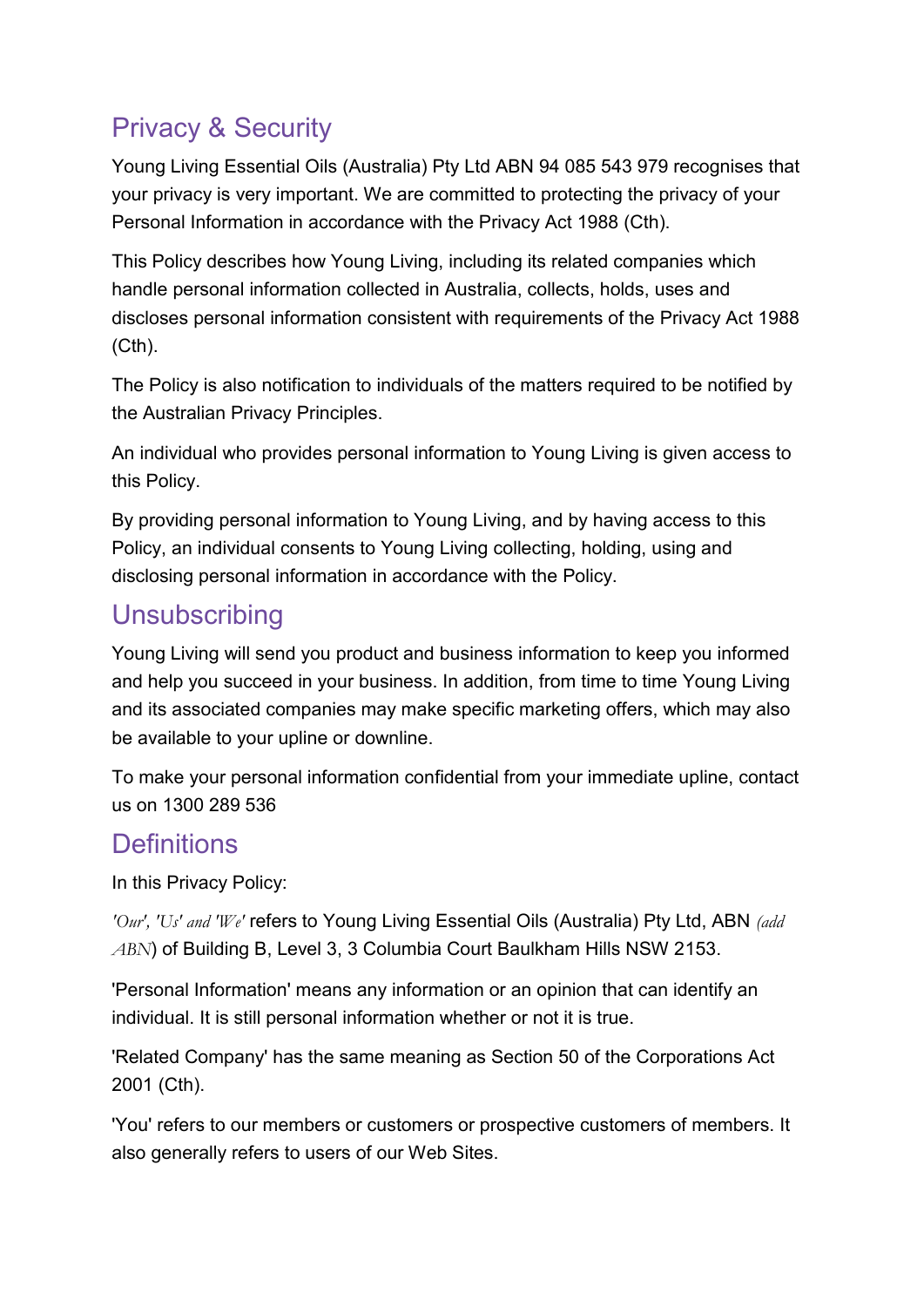Unless the contrary intention applies, words or phrases defined in the Distributor Application and Agreement and the Policies and Procedures for Members (together forming 'the Contract') that are not defined in this Policy have the same meaning given to them in the Contract.

# Collection of Personal Information

As outlined in this Policy, we collect personal information only if you are a Young Living Member or a customer.

The types of Personal Information that we may collect from you and how we use it will depend on the products, services and facilities you use, how you use them and upon your status as a member or customer.

## What Personal Information is Collected?

Personal information collected by Young Living includes your first, middle and family names; postal address; delivery address; email address; telephone number/s; gender; date of birth; credit card and bank account details and in the event of a member in a business, the business name and ABN.

If you do not provide this information we may not be able to process your application for registration, or provide you with any product or services offered in connection with the Young Living business.

# How we Collect and Hold Personal Information

Wherever possible we collect personal information directly from you. We may collect your personal information via one of our Web Sites, by email, by telephone, facsimile, when you complete and submit an Application Form to become a member, enter a competition or voluntarily participate in a survey.

There may, however, be occasions where we collect your personal information from someone else. For example, where an application is made in joint names or where it is provided to us by a third party with your consent.

We are committed to keeping your personal information secure and will use all reasonable precautions to protect it from interference, loss, misuse or unauthorised modification, including:

• Securing external and internal premises;

• Restricting access to your personal information to employees or those who perform services on our behalf who are authorised to handle your personal information and on a 'need to know' basis;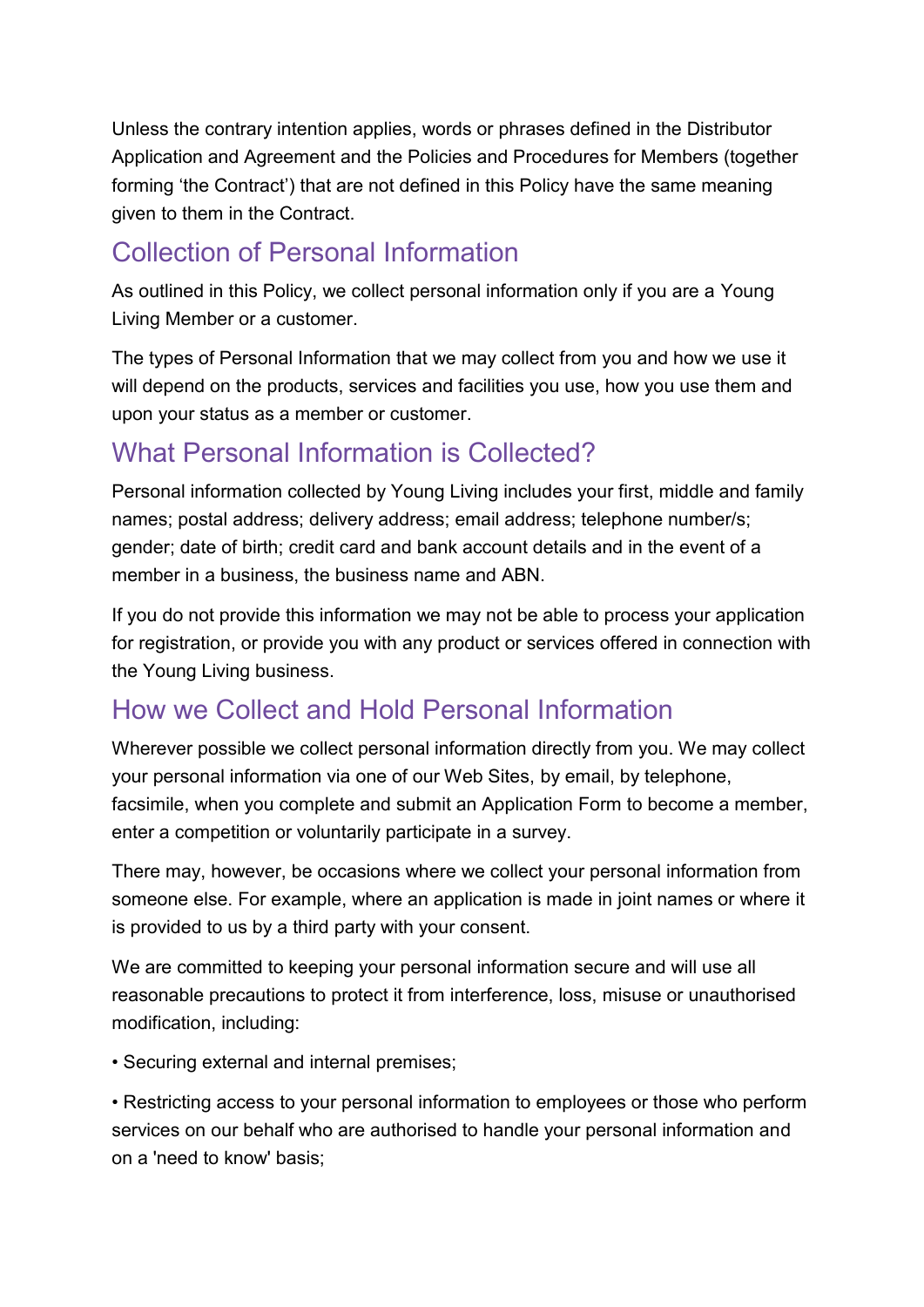- Entering into confidentiality agreements with relevant employees and third parties;
- Appropriate training of staff;

• Retaining your personal information for no longer than it is reasonably required to meet the purposes described in this Policy;

• Taking reasonable steps to destroy or de-identify personal information that is no longer required.

### Why we Collect and How we Use Personal Information

We generally collect personal information to provide the various products and services offered in connection with the Young Living business and to assist members to operate their businesses. More specifically, we collect and use personal information in order to process applications and orders, deliver ordered products, calculate and process payments and refunds and to confirm identification.

If we do not collect your personal information, or if you provide us with inaccurate or incomplete information, we may not be able to provide you with the product or service, assist members to operate their businesses or fulfill the other purposes for which we collect personal information.

We may also use your personal information for purposes including, without limitation, research and statistical analysis, marketing, and business analysis.

From time to time we may use your personal information to provide you with direct marketing information about the products and services that we offer. If you do not wish to receive this information, please let us know by contacting Member Services on 1300 289 536.

You will be reminded of your option to opt out of receiving direct marketing materials each time you receive direct marketing communications from us.

#### Member Stored Payment Details

If you opt for the details of your credit card(s) to be stored on our back-end computer System, members' upline in your Line of Sponsorship may 'manage' your standing orders (by placing or altering them on your behalf and charging them to your stored card(s). The details of your stored credit card(s) will not be disclosed to the upline member placing a standing order on your behalf during this process.

If you do not wish members upline in your Line of Sponsorship to manage your standing orders in this way you should advise them and us accordingly; it may also be prudent to elect not to store your credit card details with us.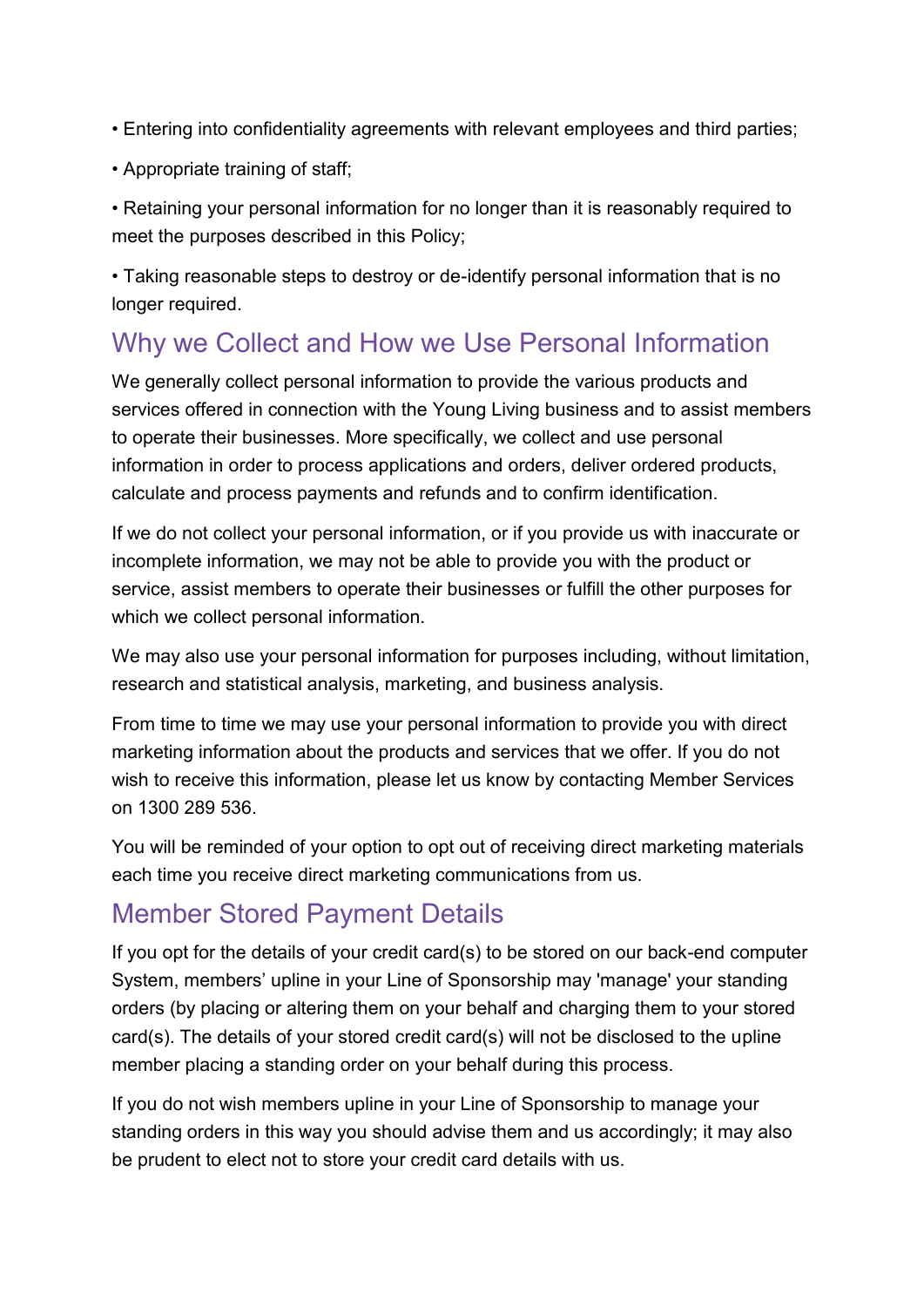If you arrange to make payment for orders by Direct Debit, members upline in your line of sponsorship will be able to 'manage' standing orders by placing or altering them on your behalf and having payment for these orders debited to your relevant Direct Debit bank account.

If you do not wish members upline in your Line of Sponsorship to manage your standing orders you should advise them and us accordingly.

NOTE: YOUR SPONSOR AND YOUR UPLINE LEADERS AND OTHER MEMBERS IN YOUR LINE OF SPONSORSHIP OR LINE OF AFFILIATION ARE MEMBERS WHO ARE OBLIGED TO USE YOUR PERSONAL INFORMATION IN A MANNER CONSISTENT WITH THIS PRIVACY POLICY, OUR IBO RULES OF CONDUCT AND, WHEN INTERACTING ONLINE, WITH THE TERMS OF USE OF THE RELEVANT WEB SITE.

If you should have any concerns in relation to the use of personal information by any member, you should contact us on 1300 289 536.

#### Disclosure of Your Personal Information

We never sell, rent or trade your personal information.

We may disclose your personal information to Related Companies and third party service providers.

For example, we disclose your personal information to third party service providers to perform activities in connection with the purposes described in this Policy. These disclosures include:

• where a product or service you wish to acquire is provided or supplied by or through a third party;

• where a third party, such as a mailing house, carries out activities on our behalf;

• if disclosure is otherwise required in order to provide you with a particular product or service;

• in order to ensure our ability to continue providing products and services;

• if disclosure is required for the purposes of conducting business analysis in order to improve our products and services;

• if disclosure is required by law;

• where you have provided your consent which may be given expressly or may reasonably be implied by your conduct.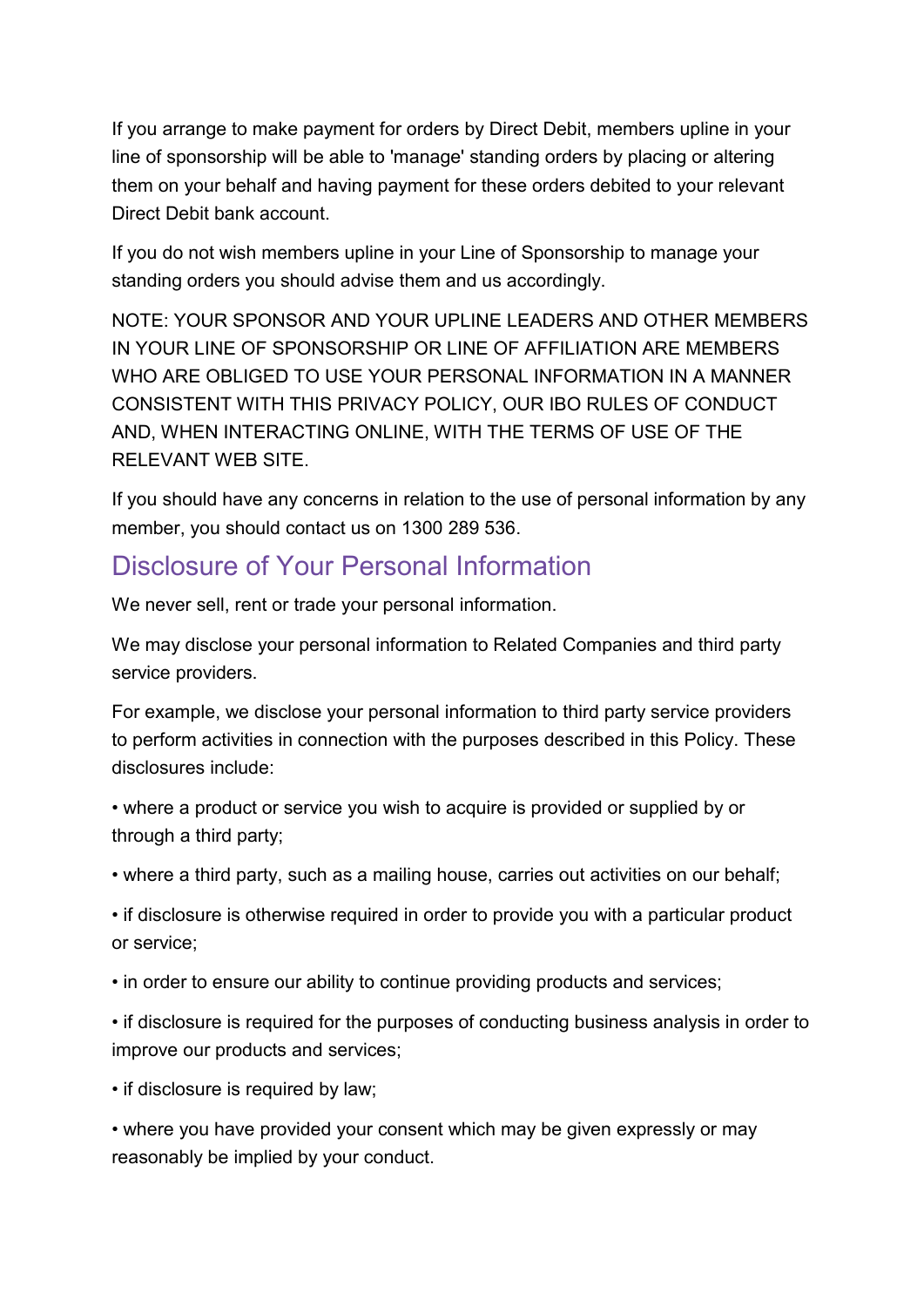We require related and unrelated third parties to whom your personal information is disclosed to keep the information confidential and only use it for the same purposes we are permitted to use it.

Some of the organisations to which Young living will disclose personal information are located outside Australia.

These organisations include Young Living Affiliates such as the United States, New Zealand and Europe. This is especially so if you have an international business. We take reasonable steps to ensure that all overseas recipients of personal information comply with the Australian Privacy Principles.

#### (i) Retail members

In addition to what is detailed above, if you are a Retail Member, personal information including your name, identification number, contact details and the value of the purchases you have made will be disclosed to your sponsor and/or enroller, or the current member servicing you. Members upline in your line of sponsorship will also have access to your identification number, the value of your purchases and your name but not your contact details.

#### (ii) Wholesale Members

In addition to what is detailed above, if you are a wholesale member, personal information including your first, middle and familynames; postal address; delivery address; email address; telephone number/s; gender and date of birth will be disclosed to your sponsor and enroller so that they may fulfill their sponsorship duties. If necessary for business purposes, your personal information may also be disclosed to more senior members in your Line of Sponsorship.

If it is your wish that your personal information is not disclosed to your immediate upline, please contact us on 1300 289 536.

#### Access of your Personal Information

You may access the information we hold about you. This right is subject to the exceptions detailed in the Australian Privacy Principles.

*In most cases, you may access your Personal Information at no cost by visiting the 'My Details' section of this Web Site. You can correct, amend or update your Personal Information through this facility.*

You may also access a summary of your Personal Information by contacting our Conduct Team via conduct.au@youngliving.com.au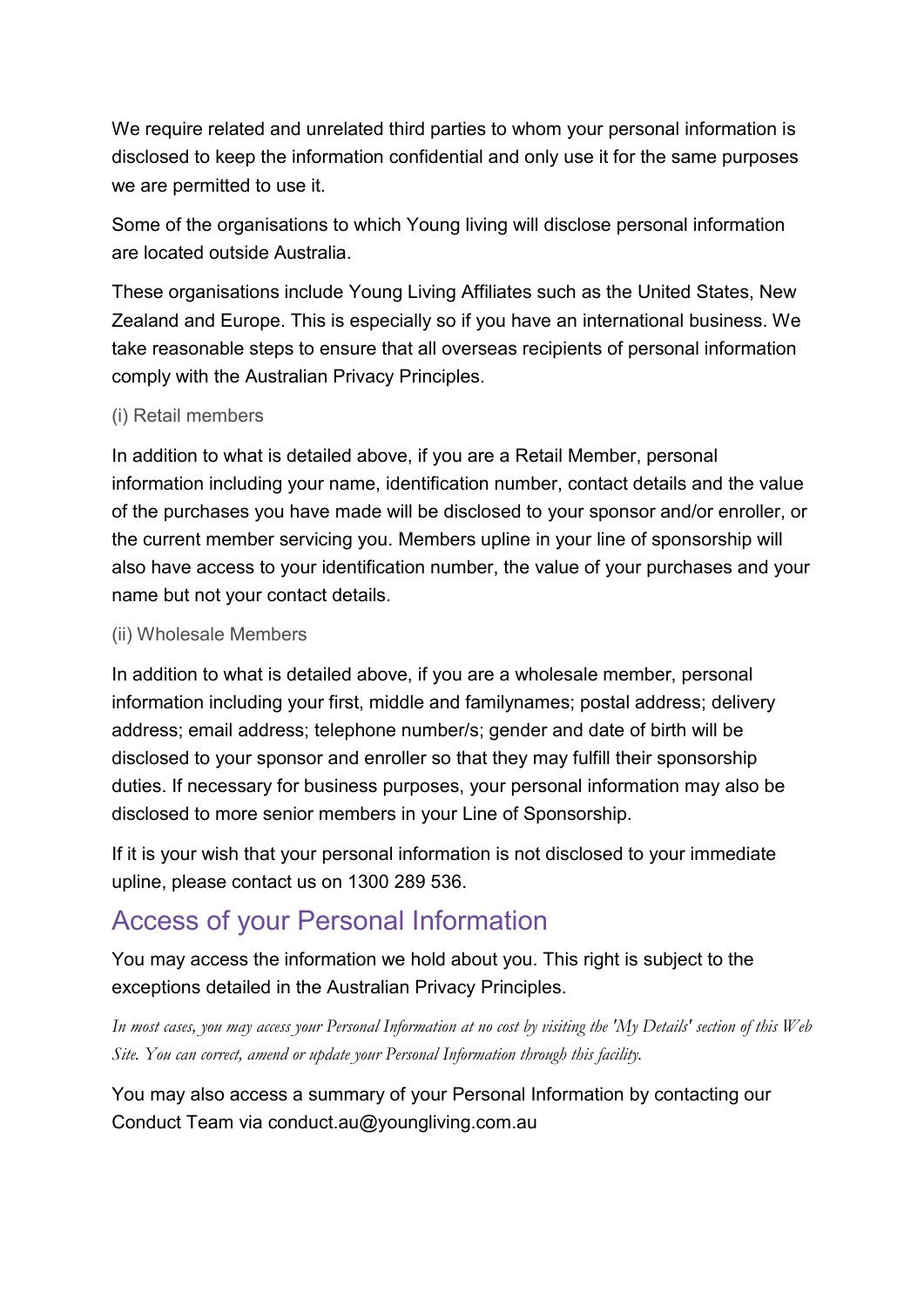For complex or more detailed requests for access to your Personal Information, for example, access to information that is archived, we may require you to place your request in writing and charge you a fee for our reasonable costs of retrieving and supplying the information to you.

In all cases you will be asked to verify who you are before your Personal Information is provided.

All requests to access Personal Information will be handled in a reasonable time.

If we deny you access we will let you know why in writing.

### Correction of your Personal Information

During the course of your relationship with us we will ask you to inform us of any changes to your Personal Information.

You may update your Personal Information or advise us that the information we have is not accurate, complete or up to date by contacting our Conduct Team via conduct.au@youngliving.com.au

You can also make changes by accessing the 'My Details' section of this Web Site as outlined above.

There are circumstances in which we can refuse to correct personal information. If we do so, we will provide a written notice providing reasons for the refusal. You will have an opportunity to make a formal complaint if you feel it necessary.

All requests to correct Personal Information will be handled in a reasonable time.

## **Complaints**

You have a right to complain about how your personal information has been handled or managed. If you are concerned about a breach of your privacy and wish to make a complaint, please provide a written complaint to us at:

Privacy and Complaints Officer

Conduct.au@youngliving.com.au

Young Living will respond in writing within 10 days of receipt of a complaint.

If the complaint remains unresolved, then you have the option of notifying the Office of the Australian Information Commissioner (OAIC). Contact details can be found at the OAIC's website: [www.oaic.gov.au.](http://www.oaic.gov.au/)

#### Currency and the Status of our Privacy Policy